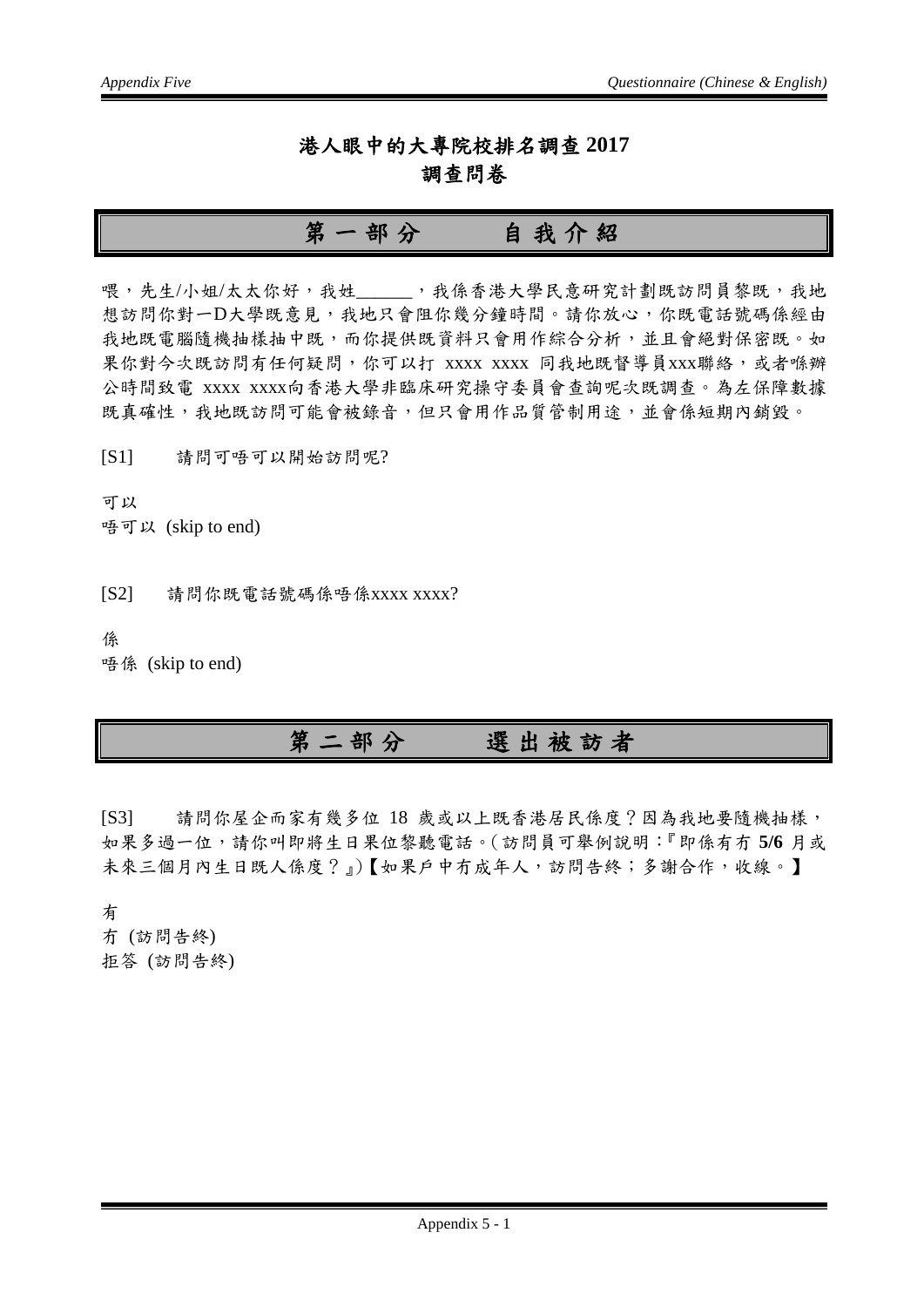#### 第三部分問卷部分

#### 調查開始前,訪問員必須讀出:『我地係一個立場絕對中立既研究小組,你回答問題時唔 好因為我地屬於香港大學而影響你原本既意見,請你務須如實作答,否則就冇參考價值。』

[O1] 首先,請你用 0-10 分形容你對香港每間大學的整體評價, 0 分代表極差, 5 分代表 一半半,10 分代表極佳。請你綜合有關學校既本地與國際聲譽及名氣、設備及校園環境、 教職員資歷、學術研究表現、學生成績及品行質素、學習氣氛與課程多元化及認可度等等, 然後作出評分。請問你會俾(十間大學輪流轉換次序)幾多分呢? 〔97 = 不認識該大學;98 = 唔知道/難講;99 = 拒答〕

| 中文大學 | 香港大學 | 理工大學 |
|------|------|------|
| 城市大學 | 浸會大學 | 嶺南大學 |
| 科技大學 | 教育大學 | 樹仁大學 |
| 公開大學 |      |      |

[Q2] 請你再用 0-10 分評價各大學校長既整體表現,0 分代表極差,5 分代表一半半,10 分代表極佳。請你綜合有關校長既本地及國際知名度、親民度、領導能力、洞察力、社會 公信力及對外公共關係等等,然後作出評分。請問你會俾(十位大學校長輪流轉換次序) 幾多分呢?

〔96 = 不認識該校長;97 = 不認識該大學;98 = 唔知道/難講;99 = 拒答〕

|           | 浸會大學 錢大康教授 |
|-----------|------------|
|           | 教育大学 張仁良教授 |
| 城市大學 郭位教授 |            |
|           | 科技大學 陳繁昌教授 |
|           | 樹仁大學 胡鴻烈博士 |
|           |            |

[Q3] 請問你認為宜家香港既大學生最欠缺 d 乜野?【不讀答案,可選多項】

品德、誠實 中、英文及普通話能力 思考及解決問題能力 工作態度(例如:認真、熱誠、勤奮、有責任感、上進) 待人接物態度 社會/工作經驗 情緒控制 溝通技巧 學術能力、專業知識 電腦應用能力 自信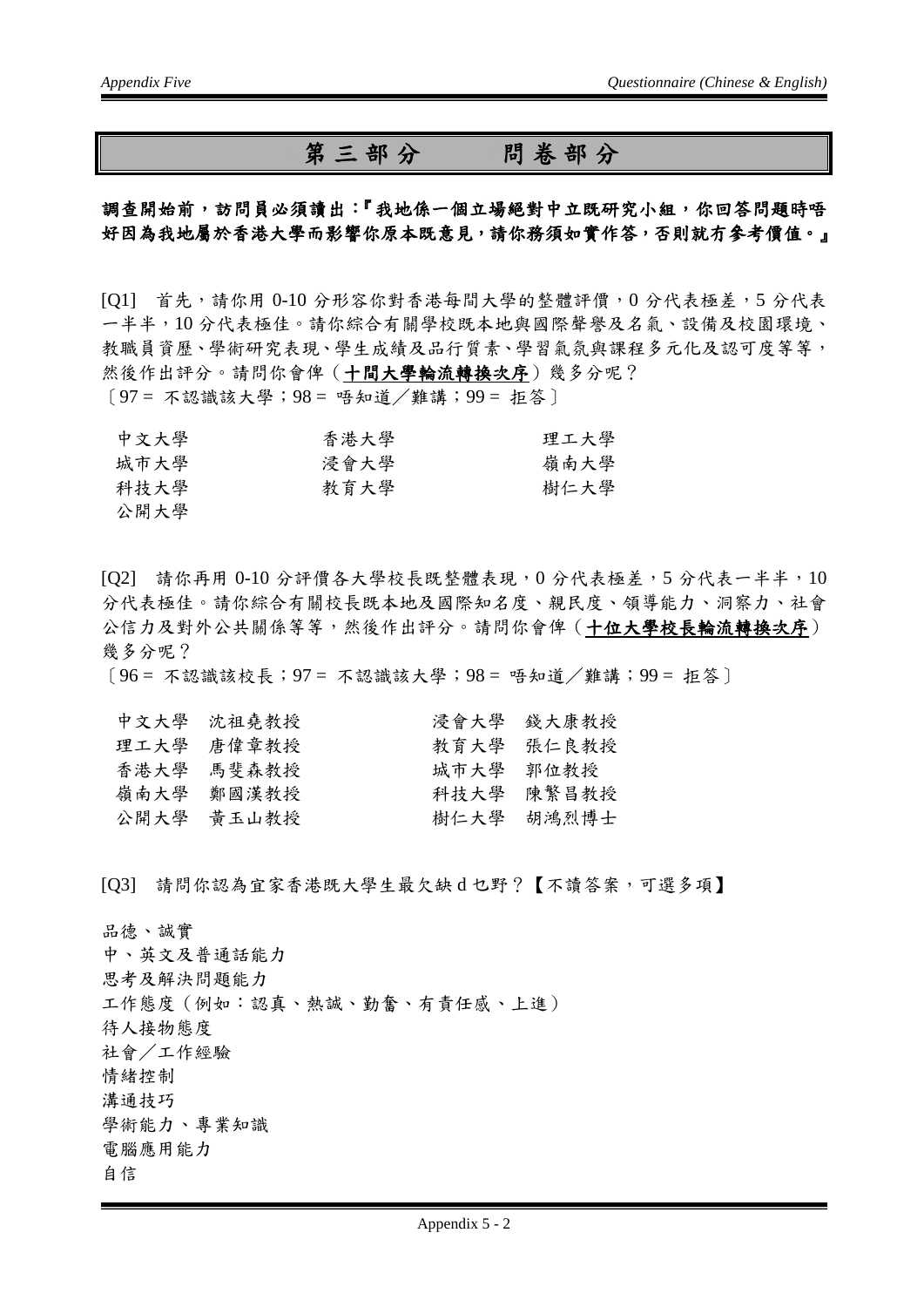對社會的承擔 國際視野/遠見 創意 就業機會 理財能力 愛國精神 多方面知識 危機感/逆境處理能力 獨立/自主 理想/夢想 公民意識/教育 領導才能 其他 (請註明) 沒有欠缺任何野 唔知道/難講 拒答

[Q4] 請問係你既工作範圍內,你有冇權聘請或者參與聘請僱員呢?包括聘請教師在內。 有 冇 (跳至 D1) 拒答 (跳至 D1)

[Q5] [只問有權聘請或者參與聘請僱員之被訪者] 如果要你選擇,你會比較喜歡邊間大 學既畢業生呢?【不讀答案,只選一項】

中文大學 城市大學 科技大學 香港大學 浸會大學 教育大學 理工大學 嶺南大學 樹仁大學 公開大學 其他 (請註明) 其他海外大學 冇所謂 (跳至 D1) 唔會聘請大學畢業生 (跳至 D1) 唔知道/難講 (跳至 D1) 拒答 (跳至 D1)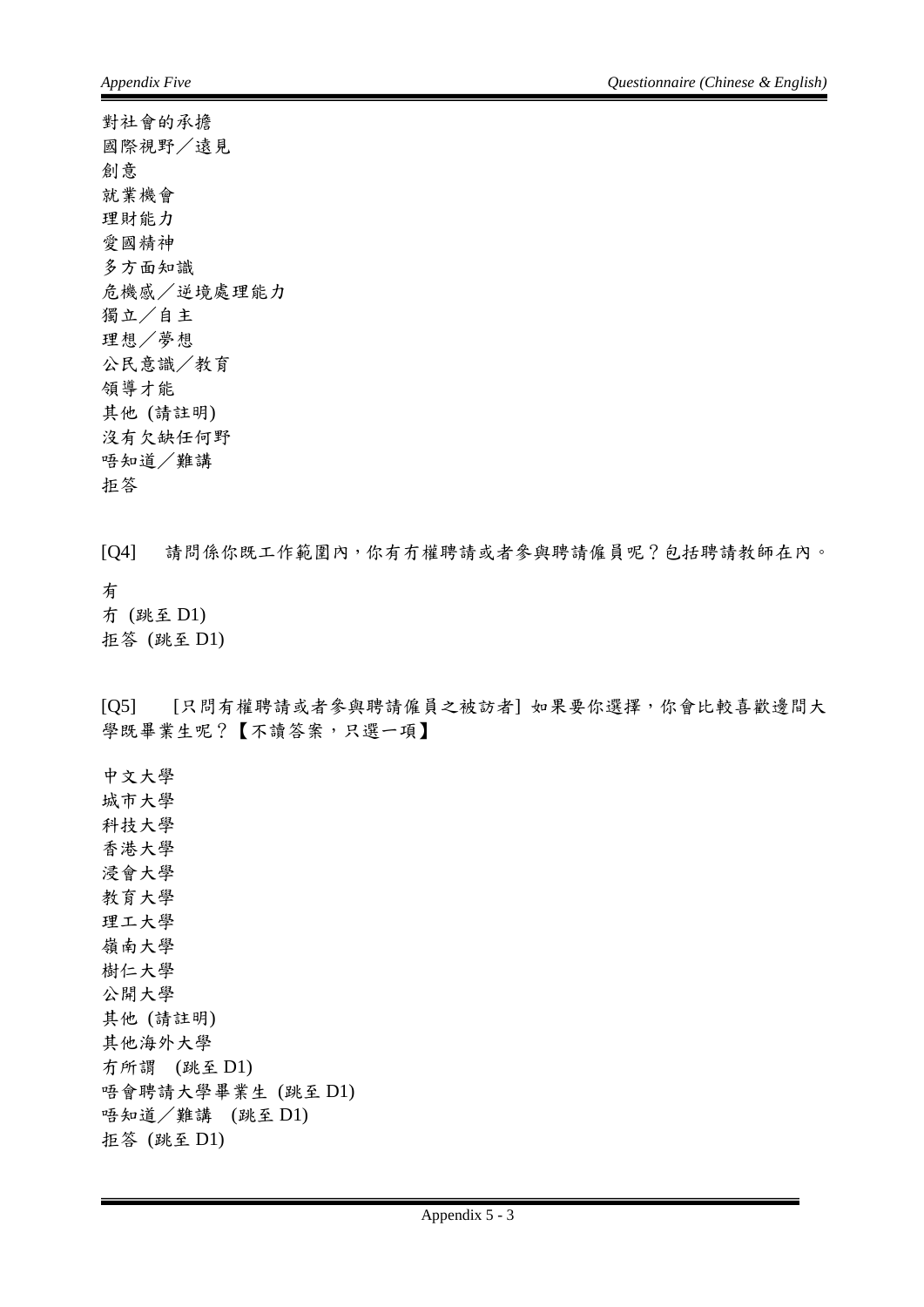[Q6] [只問有權聘請或者參與聘請僱員及較喜歡某大學畢業生之被訪者] 點解你比較 喜歡呢間大學既畢業生呢?【不讀答案,可選多項】

以往該大學的畢業生表現良好 人際關係良好 工作態度認真 有領導才能 勤奮、上進 語文能力佳 具有與工作相關的知識 對外聯繫廣 (例如: 大學與企業、公司或廠商連系多、畢業生多) 薪酬與能力相稱 舊生/校友 有名氣 其他(請註明) 沒有任何原因 唔知道/難講 拒答

### 第四部分個人資料

我想問你些少個人資料,方便分析。

[D1] 性別

男

女

[D2a] 年齡

(準確數字) 唔肯講

[D2b] 【只問不肯透露準確年齡被訪者】年齡 (範圍) [訪問員可讀出範圍]

18-20

21-29

30-39 40-49

50-59

60-69

70 或以上

唔肯講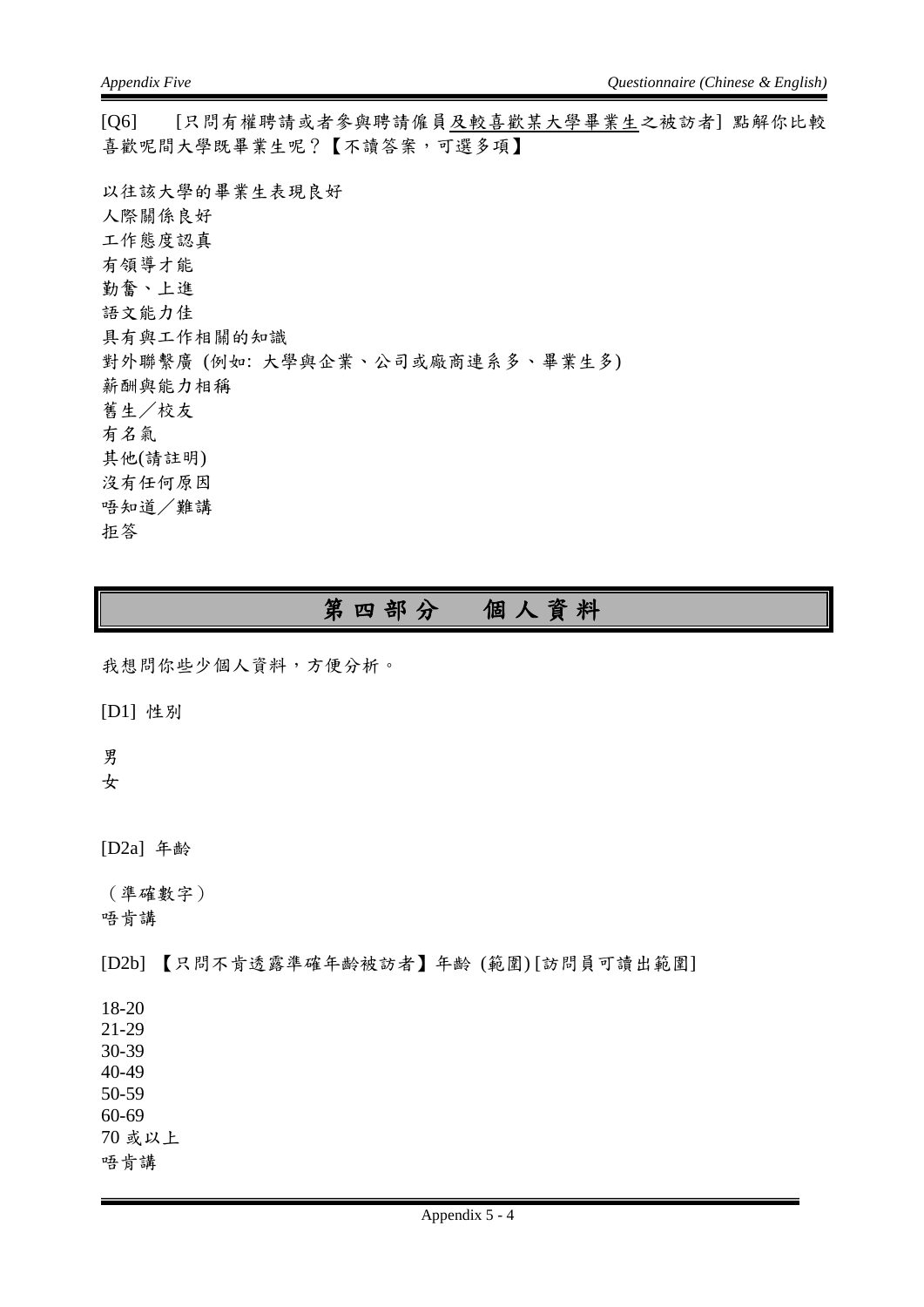[D3] 教育程度 小學或以下 中學 預科 專上非學位 專上學位 研究院或以上 拒答 [D4] 請問你住緊既單位係: 自置,定係 租住既呢? 拒答 [D5] 咁係咩類型既房屋呢? 公營租住房屋 房屋委員會補助出售單位 房屋協會補助出售單位 私人住宅單位 村屋:別墅/平房/新型村屋 村屋:簡單磚石蓋搭建築物/傳統村屋 員工宿舍 其他 拒答 [D6] 職業 經理及行政人員 專業人員 輔助專業人員 文員 服務工作及商店銷售人員 漁農業熟練工人 手工藝及有關人員 機台及機器操作員及裝配員 非技術工人 學生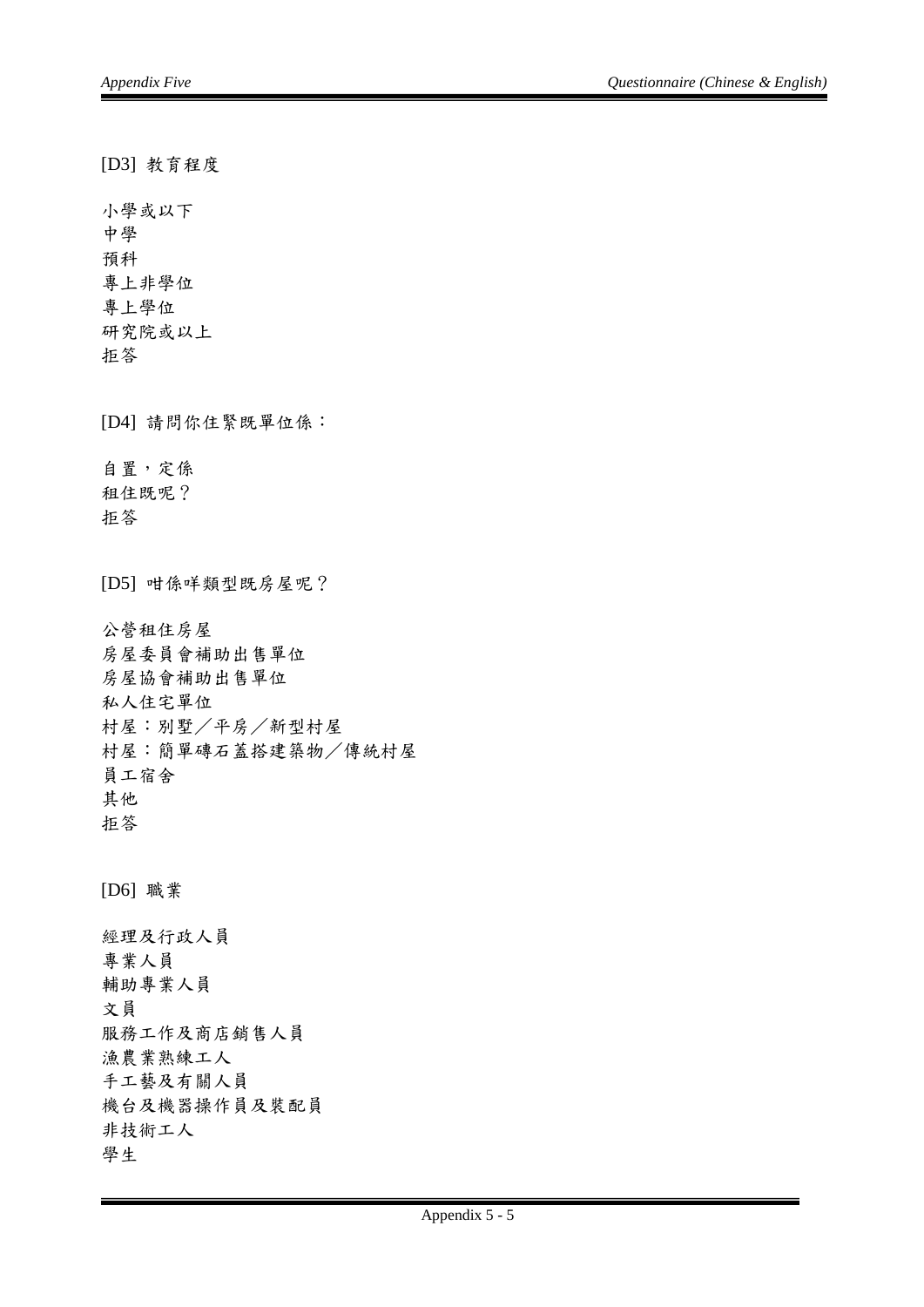家庭主婦

不能辨別 其他(包括失業、已退休、及其他非在職者) 拒答

[D7] [只問職業為專業人員及輔助專業人員者] 請問你係唔係教育界人士?

係-小學教職員(包括老師及校長) 係-中學教職員(包括老師及校長) 係-大專院校教職員 其他 唔係 拒答

[D8] 最後,請問你有冇子女仲讀緊書?

有

冇 拒答

多謝你接受訪問。如果你對呢個訪問有任何疑問,可以打熱線電話 *xxxx-xxxx* 同我地 既督導員聯絡,或於辦公時間內致電 *xxxx-xxxx* 查詢今次訪問既真確性同埋核對我既 身分。拜拜!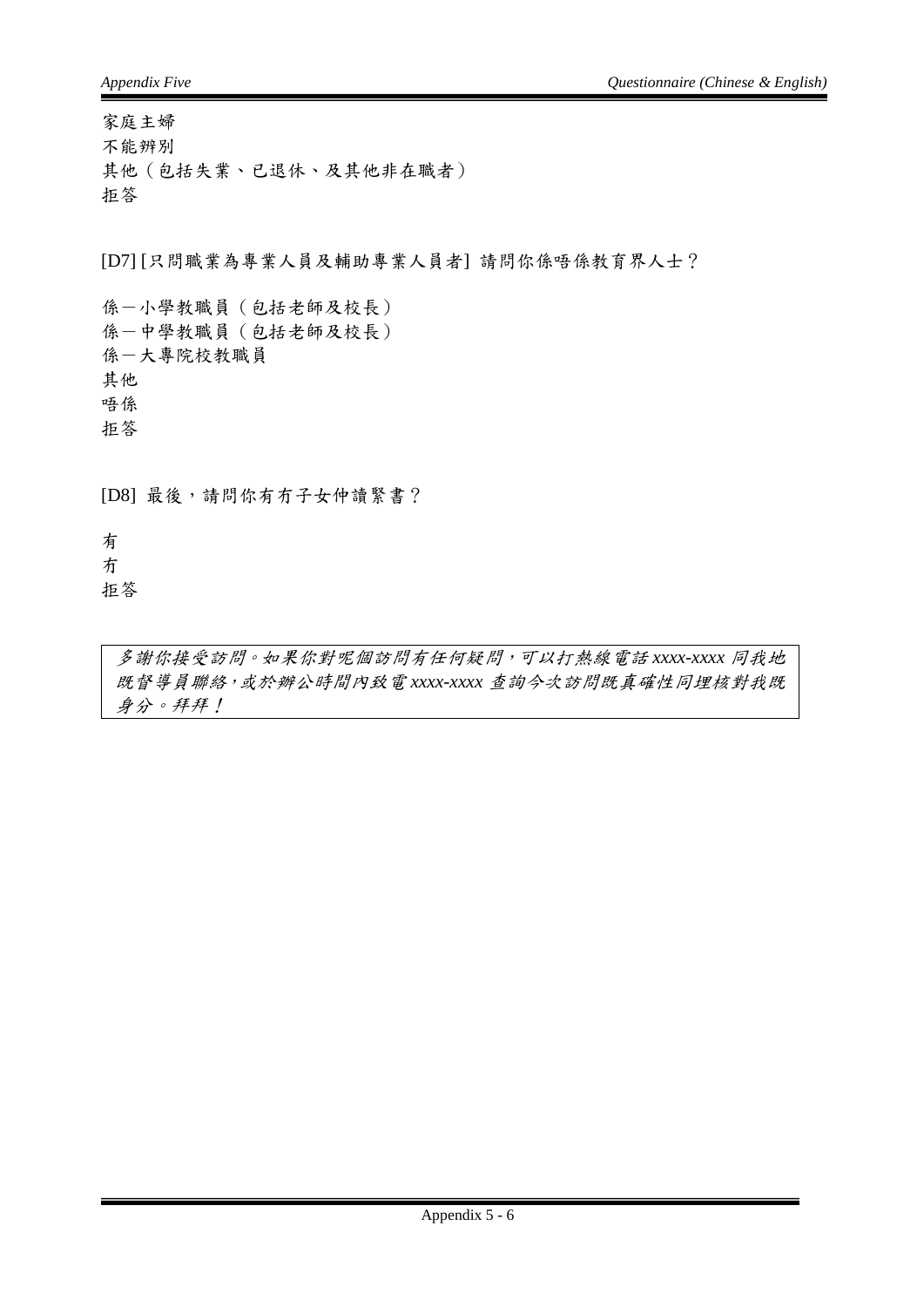#### **Opinion Survey on the Public Ranking of Universities in Hong Kong 2017** *Survey Questionnaire*

# *Section I Self Introduction*

Self-introduction-- Good evening! My name is X. I am an interviewer at the Public Opinion Programme of the University of Hong Kong. We are conducting an opinion survey related to universities. I would like to invite you to participate in an interview which will take only a few minutes. I would like to stress that your telephone number was randomly selected by our computer and all information you provide will be kept strictly confidential and used for aggregate analysis only. If you have any concerns, you can call xxxx xxxx to talk to our supervisor XXX, or the Human Research Ethics Committee for Non-Clinical Faculties of the University of Hong Kong at xxxx xxxx during office hours. For quality control purpose, our conversation may be recorded but will be destroyed shortly after the QC is done.

[S1] Is it okay for us to start this survey?

Yes No (skip to end)

[S2] Is your phone number xxxx-xxxx?

Yes No (skip to end)

### *Section II Selection of Respondent*

[S3] How many members are there in your household aged 18 or above at this moment? Since we need to conduct random sampling, if there is more than one available, I would like to speak to the one who will have his / her birthday next. (Interviewer can illustrate with examples: "that means is there anyone who will have his / her birthday in June or the coming three months?") If there is no household member aged 18 or above, terminate the interview.

Yes No (terminate) Refuse to answer (terminate)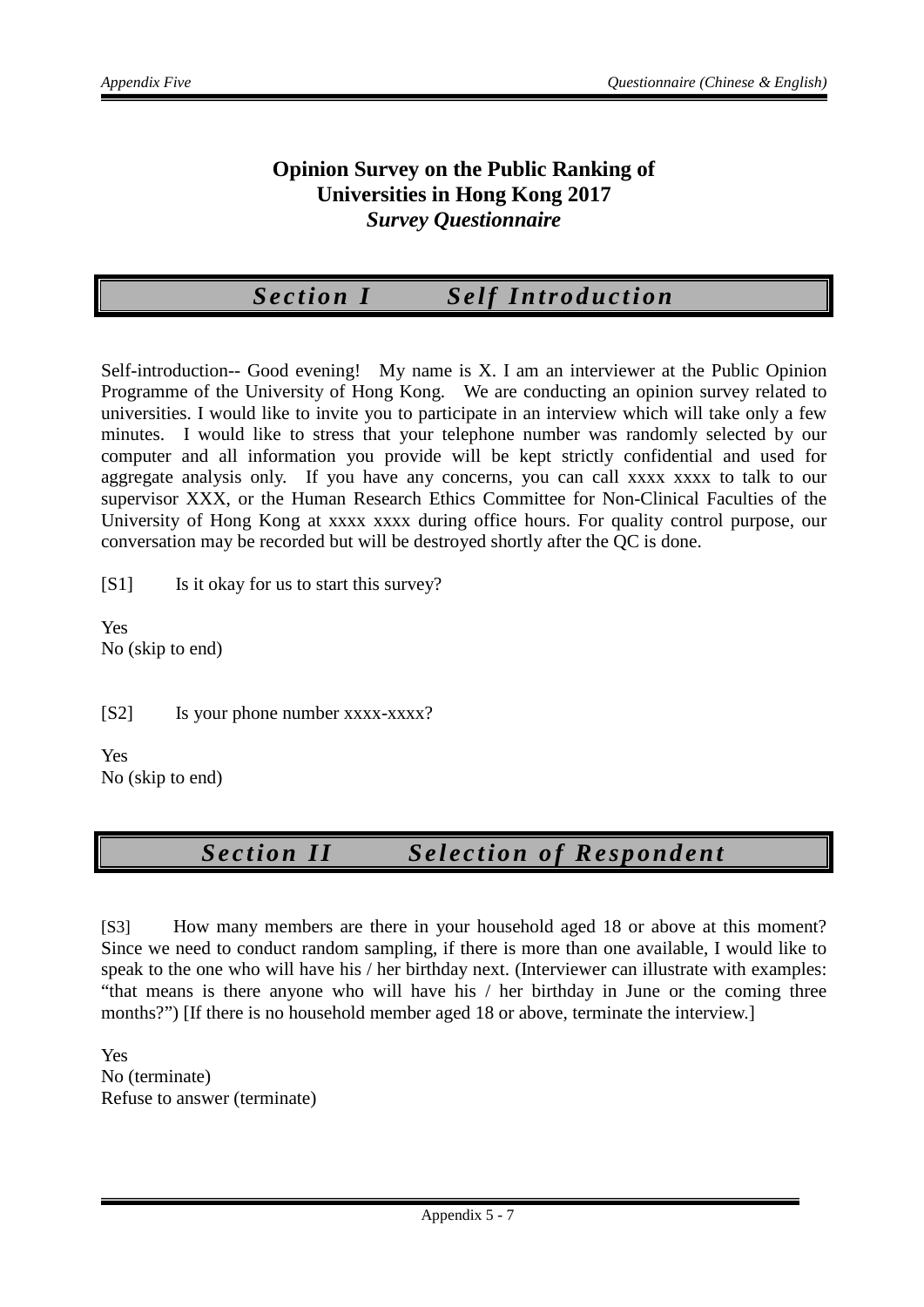# *Section III The Questionnaire*

**Before the survey starts, interviewers must read out, "We are an independent research team. You should simply report honestly what you feel regardless of the fact that we belong to the University of Hong Kong, otherwise, the information will be of no reference value."**

[Q1] Please use a scale of 0-10 to evaluate the overall performance of each universities taking its local and international reputation, facilities and campus environment, qualification of its teaching staff, academic research performance, conduct and quality of students as well as its learning atmosphere, diversification and level of recognition of the courses into consideration, with 0 representing the worst, 10 representing the best and 5 being half-half. How would you rate (**ten universities in rotation**)?

 $[97 = Don't know the university; 98 = Don't know / hard to say; 99 = Refused to answer]$ 

| City University of Hong Kong (CityU)         | Hong Kong Baptist University (HKBU)                           |
|----------------------------------------------|---------------------------------------------------------------|
| Hong Kong Shue Yan University (HKSYU)        | Lingnan University (LU)                                       |
| The Chinese University of Hong Kong (CUHK)   | The Education University of Hong Kong (EdUHK)                 |
| The Hong Kong Polytechnic University (PolyU) | The Hong Kong University of Science and<br>Technology (HKUST) |
| The University of Hong Kong (HKU)            | The Open University of Hong Kong (OU)                         |

[Q2] Please use a scale of 0-10 to evaluate the overall performance of Vice-Chancellor/President/Principal of each universities while taking his local and international reputation, approachability to the public, leadership, vision, social credibility and public relations into consideration, with 0 representing the worst, 10 representing the best and 5 being half-half. How would you rate the Vice-Chancellors/Presidents/Principal of (**ten Vice-Chancellors/Presidents/Principal in rotation**)? [96 = Don't know the Vice-Chancellor/President;  $97 = Don't know the university;  $98 = Don't know / hard to say; 99 =$$ Refused to answer]

HKU – Prof Peter MATHIESON CityU – Prof Way KUO LU – Prof Leonard K. CHENG HKUST – Prof Tony F. CHAN OU – Prof Yuk-shan WONG HKSYU – Dr. Henry H.L. HU

CUHK – Prof Joseph J.Y. SUNG HKBU – Prof. Roland T. Chin PolyU – Prof Timothy W. TONG EdUHK – Prof Stephen Y.L. CHEUNG

[Q3] What do you think are the qualities which most Hong Kong university students lack? (Do not read out the answers, multiple responses allowed)

Conduct, honesty Proficiency in Chinese, English and Putonghua Critical thinking and problem-solving ability Work attitude (e.g. serious, enthusiastic, diligent, responsible, motivated) Social/interpersonal skills Social/work experience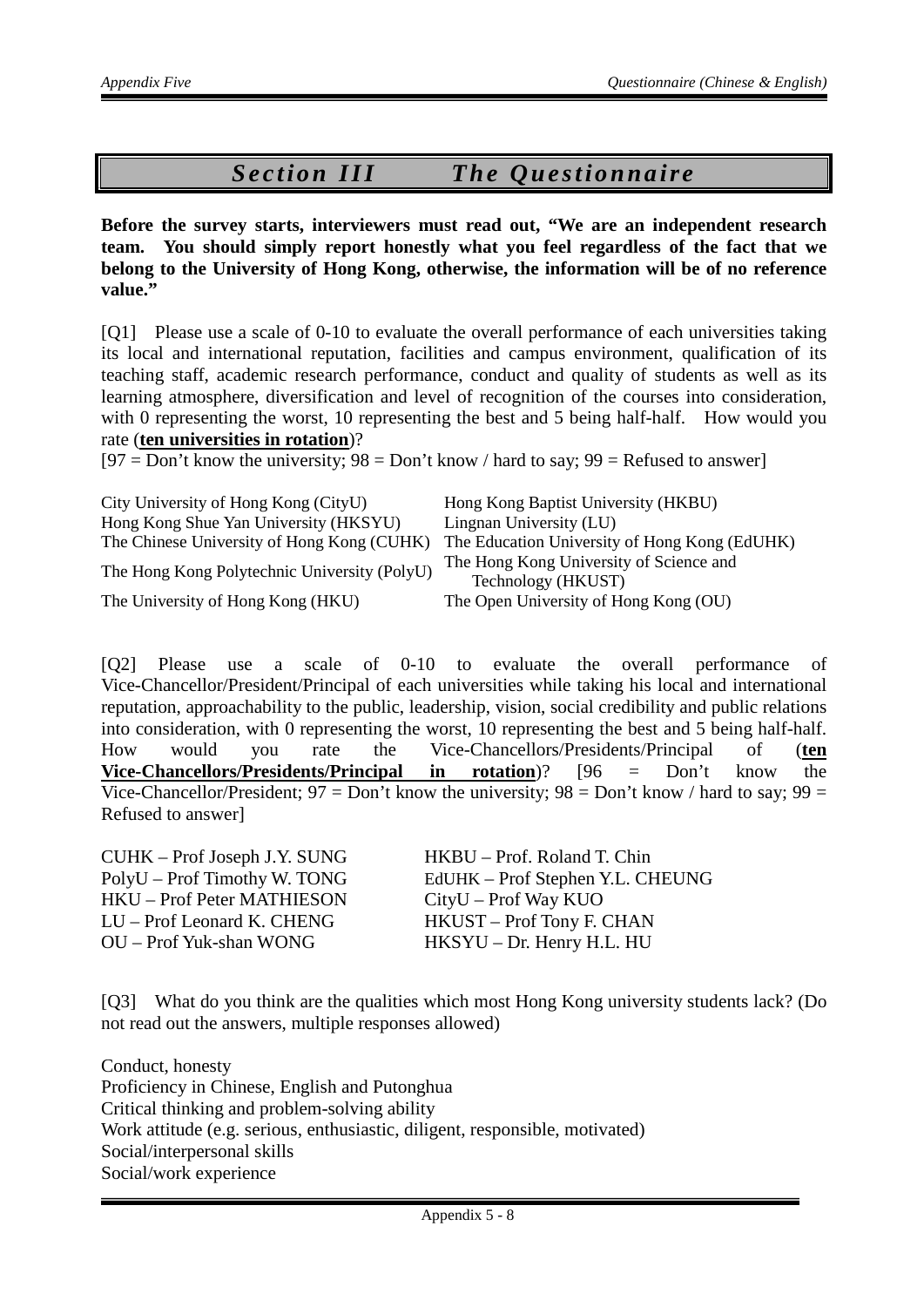Emotion stability Communication skills Academic and professional knowledge Computer proficiency Self-confidence Commitment to society Global prospect / foresight **Creativity** Job opportunity Financial management Patriotism All-roundness Alertness to risk / handling adverse conditions Independence Self-expectations / dreams Civil awareness Leadership skills Others (please specify) Not lack of anything Don't know / hard to say Refused to answer

[Q4] Under your job specifications, are you involved, in any way, in the recruitment process of new staff, including teachers?

Yes No (Skip to D1) Refused to answer (Skip to D1)

[Q5] [Only for those who are involved in the recruitment process of new staff] If you looked for a new employee, which university's graduates would you prefer most? (Do not read out the answers, single response only)

City University of Hong Kong Hong Kong Baptist University Hong Kong Shue Yan University Lingnan University The Chinese University of Hong Kong The Education University of Hong Kong The Hong Kong Polytechnic University The Hong Kong University of Science and Technology The University of Hong Kong The Open University of Hong Kong Others (please specify) Other overseas universities No preference (Skip to D1) Won't employ university graduates (Skip to D1) Don't know / hard to say (Skip to D1)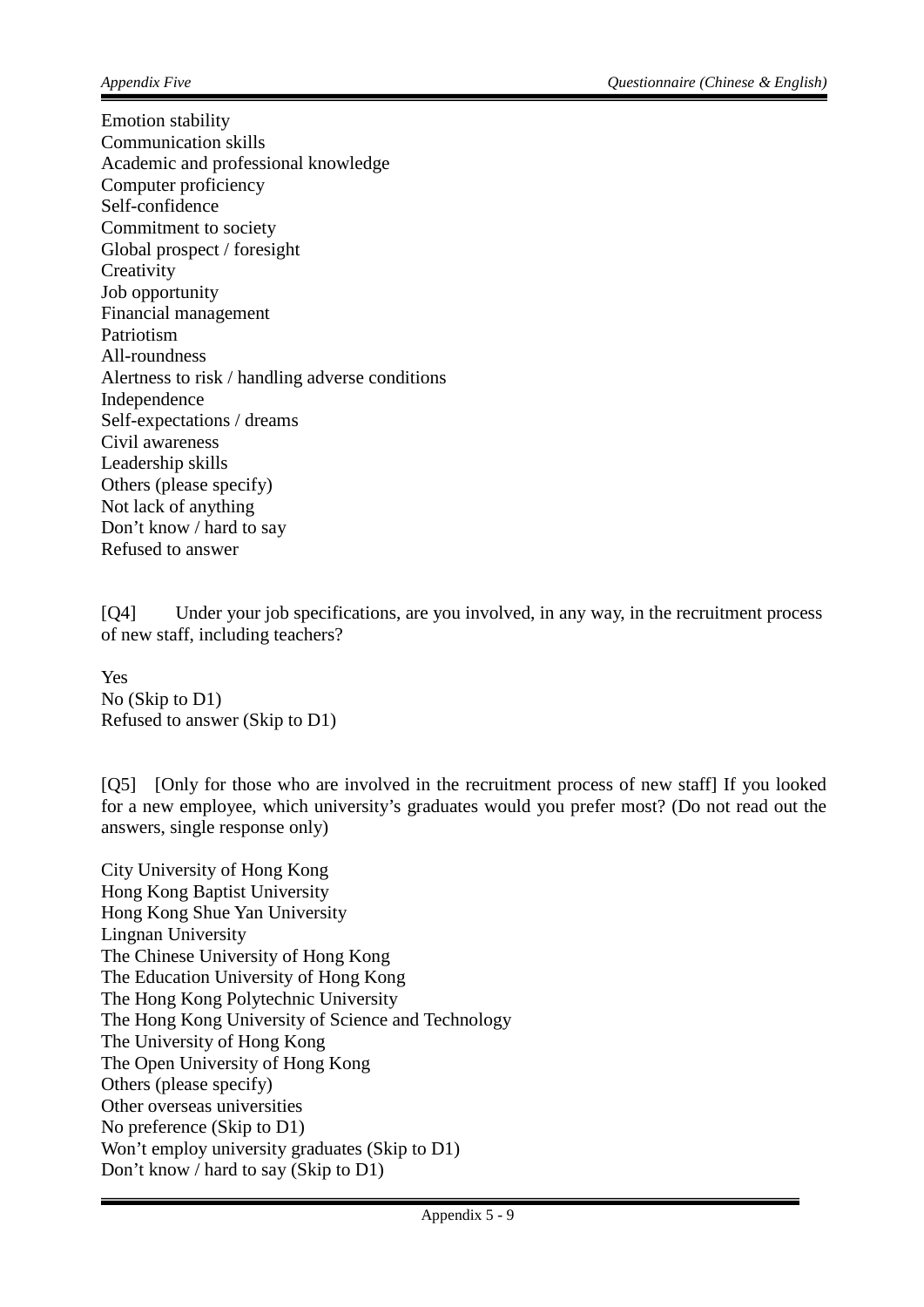Refused to answer (Skip to D1)

[Q6] [Only for those who are involved in the recruitment process and have preference over a specific university's graduates] Why would you prefer the graduates of the chosen university? (Do not read out the answers, multiple responses allowed)

Good performance of previous graduates Good social relationship Good work attitude Good leadership Diligent, motivated Good language ability Good knowledge in job-related areas Good connection with outside (e.g., a university's extensive connection with enterprises, companies, or industrial firms; large number of graduates) Salary matches ability Alumni Reputation Others (please specify) No specific reasons Don't know / hard to say Refused to answer

# *Section IV Personal Particulars*

*Interviewer: I'd like to know some of your personal particulars in order to facilitate our analysis.*

[D1] Gender

Male Female

[D2a] Age

(exact number) Refused to answer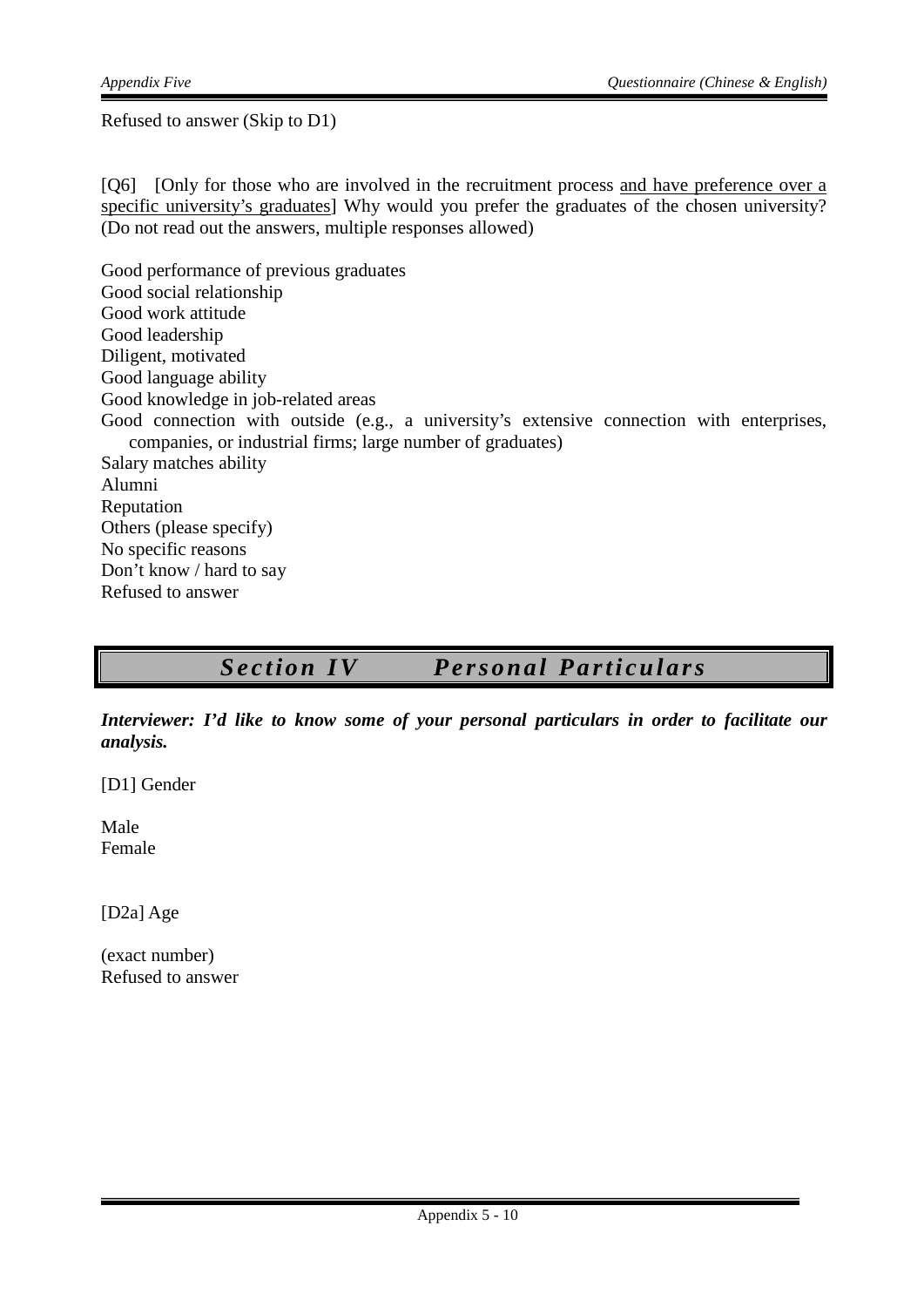[D2b] 【Only for respondents who refuse to tell the exact age】Age (Range) [Interviewers can read out the age range]

18-20 21-29 30-39 40-49 50-59 60-69 70 or above Refused to answer

[D3] Education Attainment

Primary or below Secondary Matriculated Tertiary, non-degree course Tertiary, degree course Postgraduate or above Refused to answer

[D4] The type of ownership of your house is:

Self-purchased, or Rent? Refused to answer

[D5] House type

Public housing estate Housing Authority subsidized sale flats Housing Society subsidized sale flats Private housing Village: villas / bungalows / modern village houses Village: simple stone structures / traditional village houses Staff quarters **Others** Refused to answer